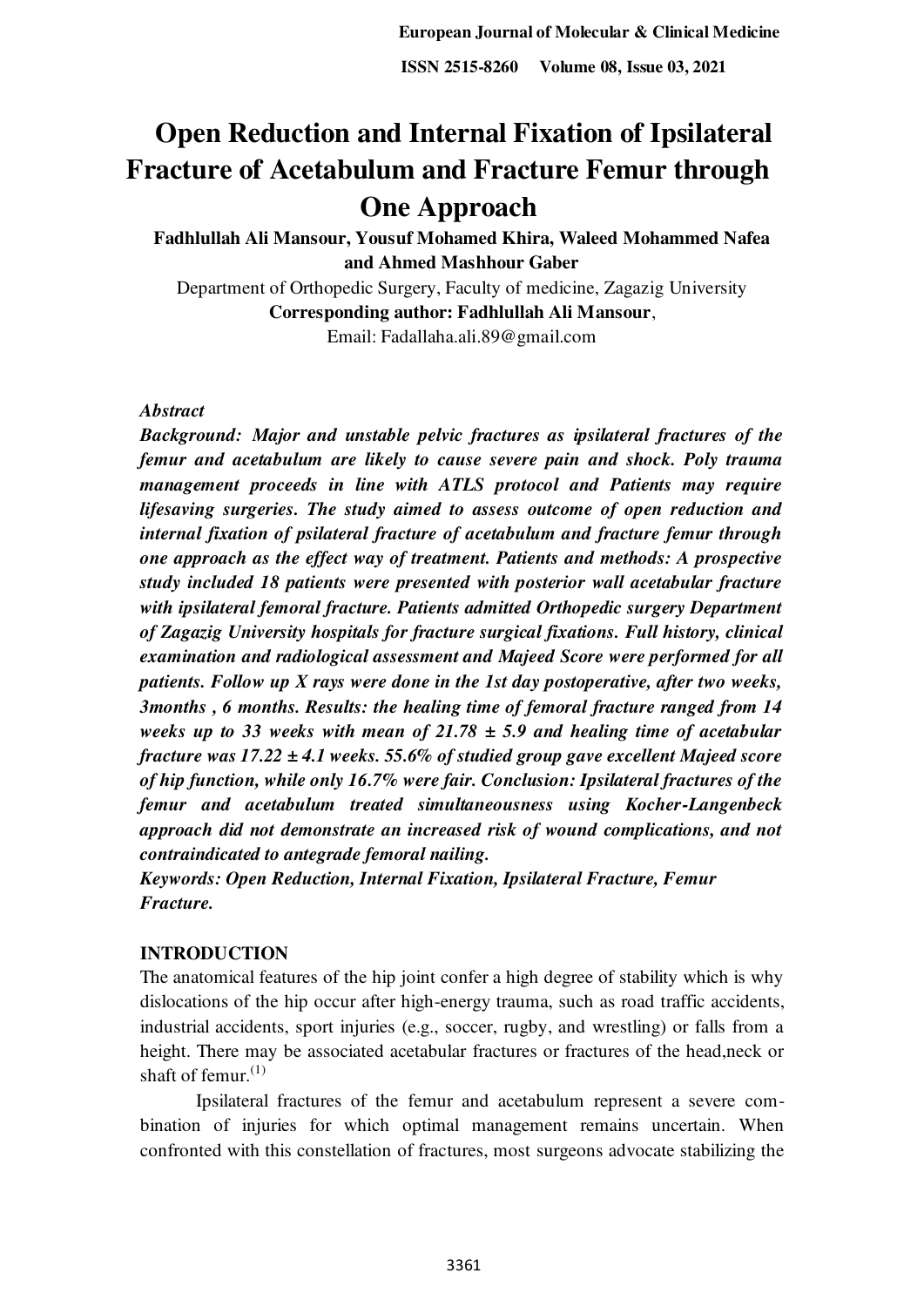femur fracture first and then treating the acetabulum either in the same setting or as a delayed procedure.(2)

Various treatments have been reported for posterior acetabular injury and ipsilateral peritrochanteric and shaft fractures. For floating hip injury, **Kregor and Templeman**<sup>(3)</sup> stated that the priority of fracture fixation is the acetabular fracture fixation to prevent further damage to the hip joint. However, **Liebergall et al.(4)**  stated that the priority of fracture fixation is the femur because reduction of the acetabulum is easier to perform.

In acetabular fractures, in which a Kocher-Langenbeck approach is anticipated, treatment of ipsilateral fractures femur can be done through using antigrade femoral nail.<sup>(2)</sup> Antegrade femoral nailing has several important advantages over other treatment strategies. It is a versatile technique that can be performed in the supine, lateral, or prone position through a piriformis or trochanteric entry portal.Surgical wounds are minimized and can be incorporated into the Kocher-Langenbeckincision.Cephalomedullary fixation can be used to treat complex proximal femur fractures.(1)

Few studies have reviewed results and complications of ipsilateralacetabular and femur fractures to establish treatment protocols. These studies have been limited, thus establishing current practice patterns and the incidence of complications, such as, avascular necrosis (AVN), heterotopic ossification (HO), post traumatic arthritis (PTA), deep venous thrombosis (DVT),pulmonary embolism (PE), superficial and deep infection is not well known.<sup> $(5)$ </sup>

Therefore, the aim of the present study was to assess result (outcome) of open reduction and internal fixation of psilateral fracture of acetabulum and fracture femur through one approach as the effect way of treatment.

## **PATIENTS AND METHODS:**

A prospective study that was held in Orthopedic surgery Department of Zagazig University hospitals in the period between 3/2020 to 2/ 2021. The study was included 18 patients (14 males and 4 females), their ages ranged between 19 and 69 years (average 37.7 years old) presented with posterior wall acetabular fracture with ipsilateral femoral fracture. 14 patients were injured by road traffic accidents and four patients by falling from height.

The work has been carried out in accordance World Medical Association (Declaration of Helsinki) for studies involving humans before prospective collection of patient's data and after informed consent was obtained from patients.

**Inclusion criteria:** Age of patients was more than 18 years. Presence of ipsilateral posterior wall, columnor, transverse acetabular fracture and peritrochanteric femoral fracture and shaft femoral fracture.

**Exclusion criteria:** Anterior column of acetabular fracture. Acetabular fracture associated with fracture neck or distal femur. Fractures associated with vascular injury requiring repair.Pathological fracture. Patients who refuse to participate in the study. Patients unfit for surgery.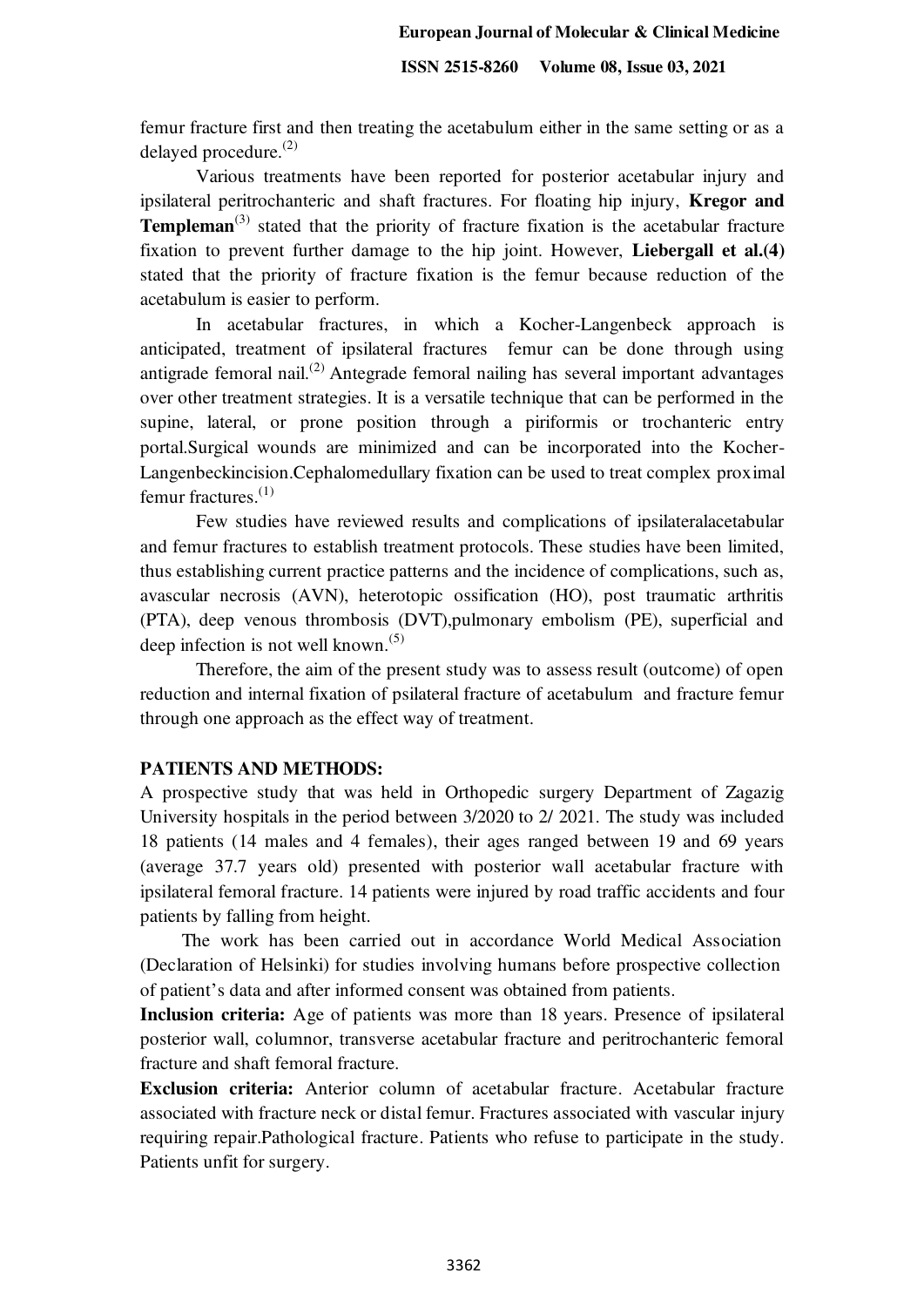#### **European Journal of Molecular & Clinical Medicine**

 **ISSN 2515-8260 Volume 08, Issue 03, 2021**

# **Preoperative Assessment**

Most of the patients were polytrauma patients, so  $1<sup>st</sup>$  aid managements were done according to the Advanced Trauma Life Support (ATLS) protocols. All patients were enrolled for full history and clinical examination. Routine radiographic assessment included: (1)X ray whole femur :- anteroposterior & lateral views. (2) X ray pelvis :anteroposterior, inlet  $\&$  exit. (3)Obturator, Iliac hip views of the affected side and Pre-operative CT scans.

# **Scoring system:**

Majeed score was done for all patients for assessment of functional outcome ( preoperative and 6 months postoperative). Majeed pelvic score consists of seven subscales (pain, work, sitting, sexual intercourse, walking aids, unaided gait, and walking distance), graded from 0 to 100 (clinical grade: poor  $\leq$  55, fair 55–69, good 70–84, excellent  $\geq$ 85), where higher scores represent the best outcomes<sup>(6)</sup>.

## **Operative management:**

General anesthesia was applied for all patients with muscle relaxation and prophylactic antibiotic. A detailed plan about the method of reduction and fixation was carried out for each studied case. The patient was placed in a lateral decubitus position with the ipsilateral leg draped freely **(Fig.1)**. The distal half of the Kocher-Langenbeck incision was done to fix the femoral fracture. The iliotibial band incised distally and the fascia covering the gluteus maximus muscle proximally with no deep dissection for acetabaler fracture was done till complete fixation of femur fracture. The joint capsule is incised 0.5 cm lateral to the edge of the posterior wall to avoid damage to the limbus. Traction with knee flexion and hip extension is essential to prevent traction injury for the sciatic nerve. Reduction of the posterior wall fragment or posterior Colum displacementand fixation by low profile 3.5 mm reconstruction plate **(Fig. 1)**.

In patient with associated ipsilateral sub-trochanteric and shaft fracture femure: fixation of fracture femur was started by inramedullary nail (interlocking nail femur) with starting entry either from the greate trochanter or the pyriformis fossa according to the design of the used system.

In patient with associated with ipsilateral peritrochanteric fracture femure: were from the stable type "2 pieces" according to evan's classification. Fixation of these types were difficult in lateral decubitus position but it could be done. Fixation by preliminary K-wires were done.

In our study, 4 cases of our study were peritrochanteric fracture femur, and all of them were fixed by gamma nail. Reinsertion of pyriformis and conjoint tendon was done.The split parts of the gluteus maximus was approximated with adaptation sutures. Suction drain was inserted and iliotibial tract was closed. Skin and subcutaneous fascia was closed **(Fig.1)**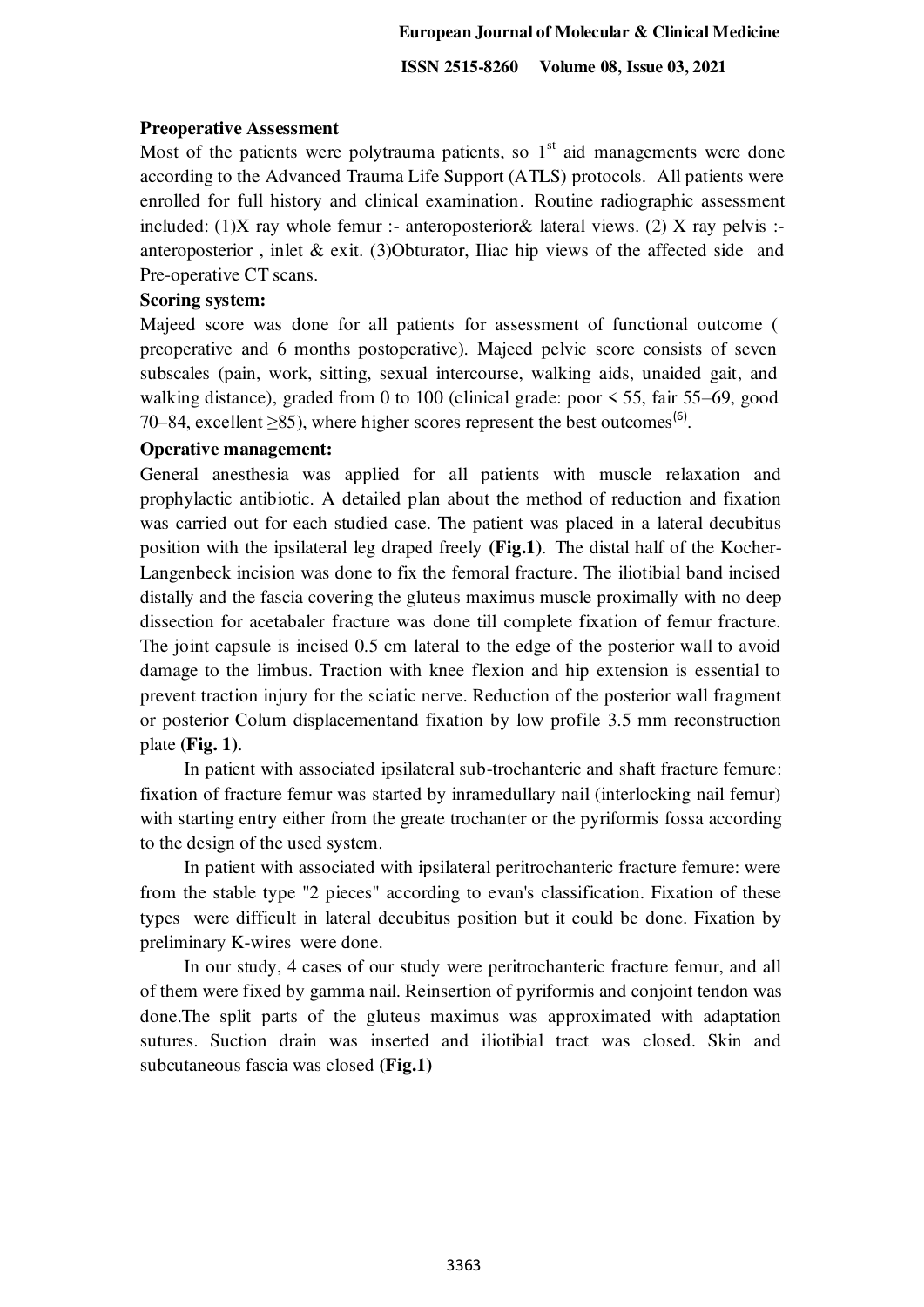#### **European Journal of Molecular & Clinical Medicine**

 **ISSN 2515-8260 Volume 08, Issue 03, 2021**



**Figure (1):** Stages of operative Technique: (a) Lateral position of Kocher-Langenbeck approach, (b) incision of iliotibial band,(c) fixation of posterior wall by 3.5 mm reconstruction plate, (d) drain inserted and iliotibial tract and (e) fascia and skin closed.

#### **Postoperative management and Follow up:**

Parenteral broad spectrum antibiotics were continued for all patients for 5 days, then oral antibiotics for 10 days till wound healing. Hospital stay ranged from 3 to 5 days postoperative. All cases were given indomethacin as prophylaxis against heterotrophic ossification in a dose of 75 mg daily for 6 weeks.

Postoperative radiological study was done in the form of plain X-rays using an AP view of the pelvis, obturator view and an iliac view to assess accuracy of reduction, quantitate the remaining displacement and exclusion of intra articular hardware. Follow up X rays were done in the 1st day postoperative, after two weeks, 3months , 6 months.

#### **Statistical analysis**

Data were analyzed using IBM SPSS 23.0 for windows (SPSS Inc., Chicago, IL, USA) and NCSS 11for windows (NCSS LCC., Kaysville, UT, USA). Quantitative data were expressed as mean  $\pm$  standard deviation (SD). Qualitative data were expressed as frequency and percentage. The following tests were done: Independent sample t- test of significance was used when comparing between two means. Mannwhitny test was used when comparing two means of not normally distributed data. Chi-square (X2) test of significance was used in order to compare proportions between two qualitative parameters. Fisher Exact test is a test of significance that is used in the place of chi square test in 2 by 2 tables, especially in cases of small samples. Probability (P-value): P-value <0.05 was considered significant, P-value <0.001 was considered as highly significant and P-value >0.05 was considered insignificant.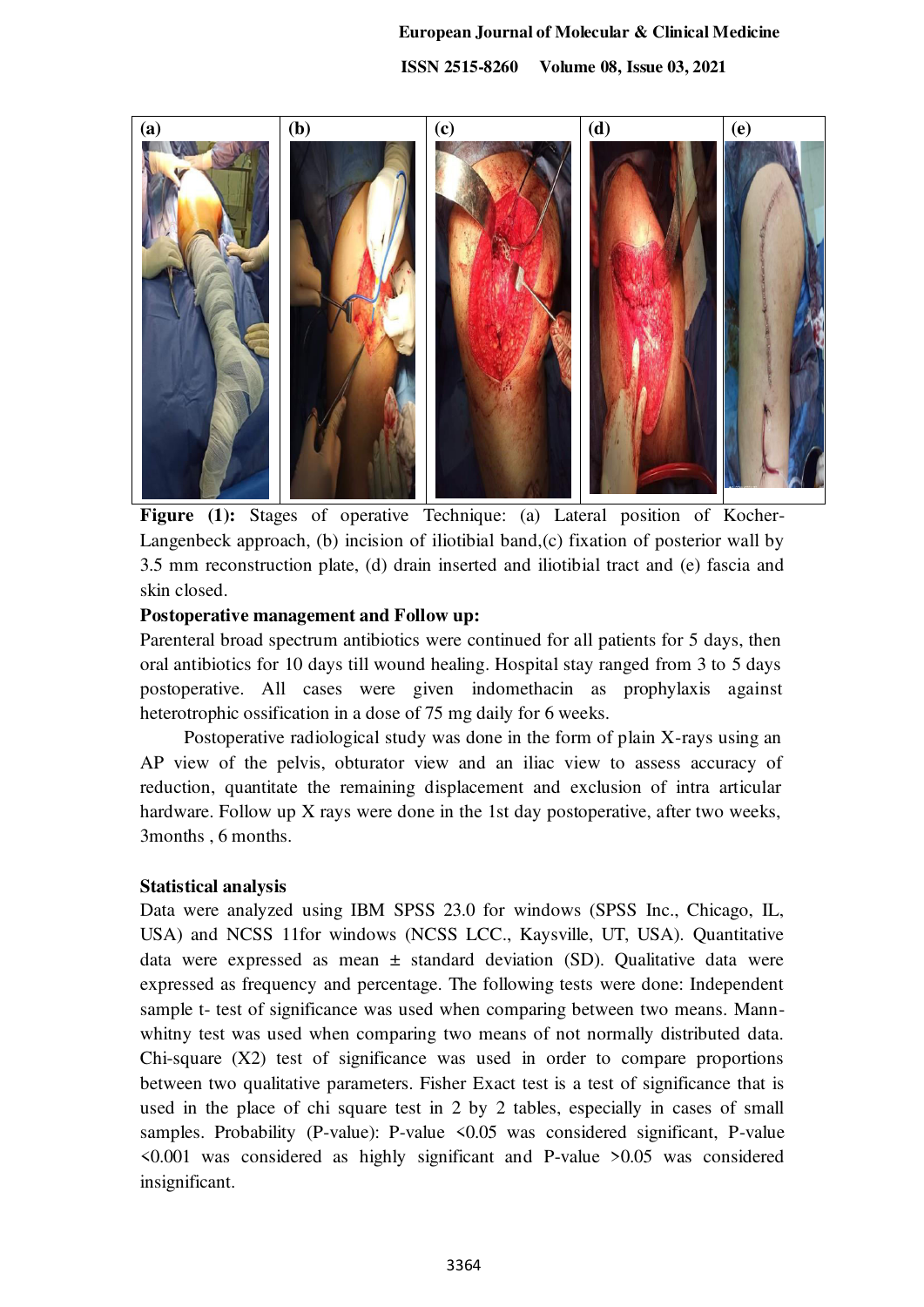# **RESULTS:**

The obtained results showed shows that the healing time of femoral fracture ranged from 14 weeks up to 33 weeks with mean of  $21.78 \pm 5.9$  and healing time of acetabular fracture was  $17.22 \pm 4.1$  weeks. 55.6% of studied group gave excellent Majeed score of hip function, while only 16.7% were fair **(Table 1)**.

The commonest complication presented was Heterotopic ossification among 27.% , followed by neurological injury among 16.7%, and shortening of leg and wound infection both accounted among 16.7% **(Table 2)**.

Regarding Majeed score and general characters among the studied group showed an increased prevalence of hypertension among patients with fair outcome (66.7%) versus 6.7% of patients with excellent and good outcome, with statistically significant difference among them **(Table 3)**.

Concerning Majeed score and fractures healing time among the studied group showed a statistically significant difference among patients with fair outcome and those with excellent and good outcome regarding healing time of both acetabula and femoral fracture, as both was higher among patients with fair outcome **(Table 4)**.

|                                                    | Studied group $(n=18)$ |                 |             |     |
|----------------------------------------------------|------------------------|-----------------|-------------|-----|
|                                                    |                        | Minimum Maximum | <b>Mean</b> | S.D |
| Heeling time of acetabular fracture<br>(weeks)     | 11.00                  | 24.00           | 17.22       |     |
| <b>Healing Time of femoral fracture</b><br>(weeks) | 14.00                  | 33.00           | 21.78       | 5.9 |
| <b>Majeed score</b>                                | N                      |                 | $\%$        |     |
| <b>Excellent</b>                                   | 10                     |                 | 55.6        |     |
| Good                                               | 5                      |                 | 27.8        |     |
| Fair                                               | 3                      |                 | 16.7        |     |

| Table (1): Healing time of fractures and Majeed score of hip function among |  |  |
|-----------------------------------------------------------------------------|--|--|
| studied cases:                                                              |  |  |

|  |  |  | Table (2): Complications among the studied group: |
|--|--|--|---------------------------------------------------|
|--|--|--|---------------------------------------------------|

|                                                              | <b>Studied group</b><br>$(N=18)$ |             |
|--------------------------------------------------------------|----------------------------------|-------------|
|                                                              |                                  |             |
|                                                              | N                                | $\%$        |
| Neurological injuries because of trauma of sciatic<br>nerve. | 3                                | 16.7        |
| <b>Delay-union femoral fracture</b>                          | 2                                | <b>11.1</b> |
| Non-union acetabular fracture                                | 0                                | 0.0         |
| <b>Shortening leg</b>                                        | 3                                | 16.7        |
| <b>Wound infection (sup/deep)</b>                            | 3                                | 16.7        |
| <b>Avascular necrosis</b>                                    | 0                                | 0.0         |
|                                                              | 2                                | 11.1        |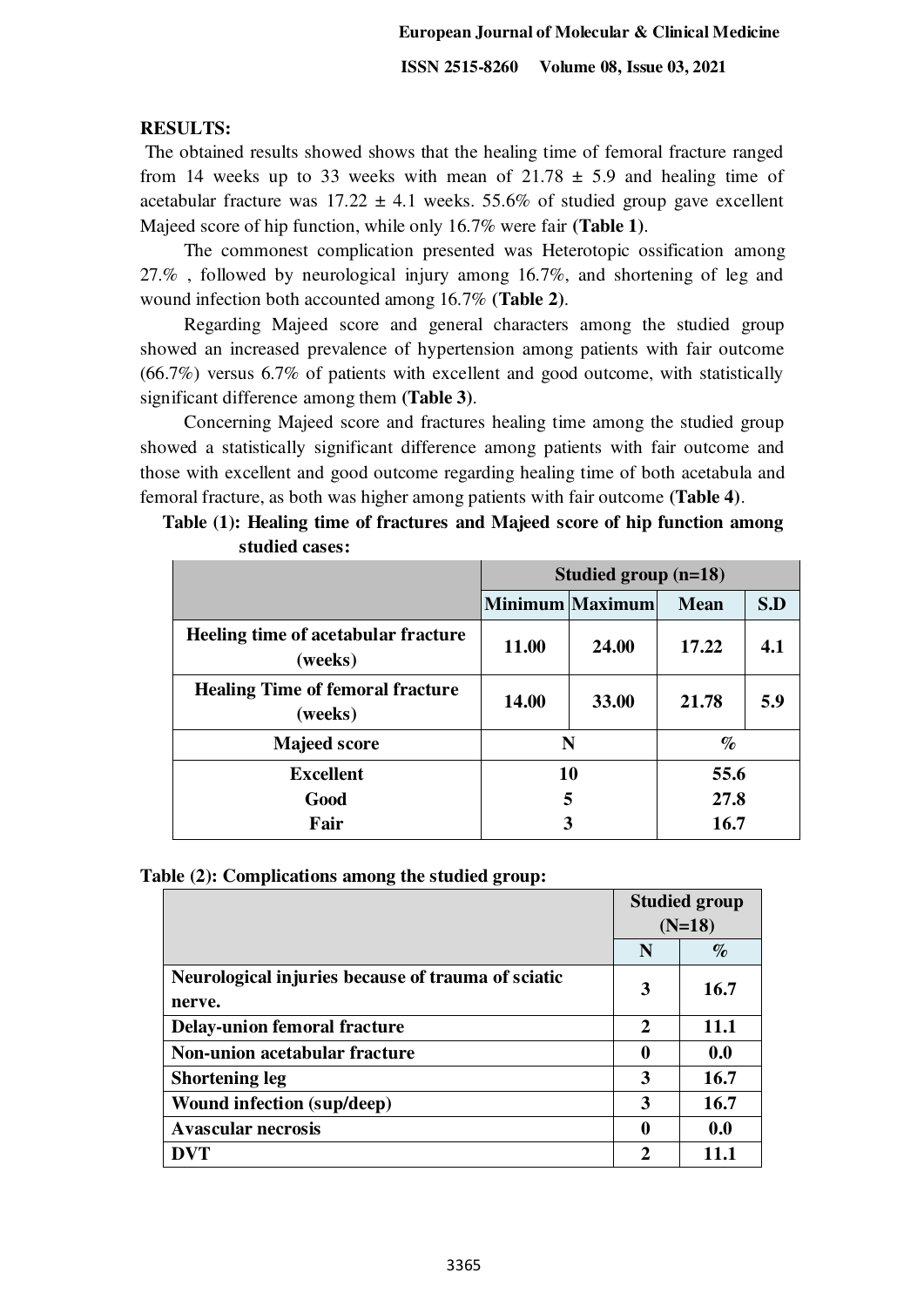|                      | N             | <b>Excellent and</b><br>good outcome<br>$(N=15)$<br>$\%$ | fair outcome<br>$(N=3)$<br>$\%$<br>N |               | ${\bf X}^2$ | P value              |  |
|----------------------|---------------|----------------------------------------------------------|--------------------------------------|---------------|-------------|----------------------|--|
| <b>Sex</b>           |               |                                                          |                                      |               |             |                      |  |
| <b>Male</b>          | 12            | 80                                                       | $\overline{2}$                       | 66.7          |             | 0.62                 |  |
| <b>Female</b>        | 3             | 20                                                       | $\mathbf{1}$                         | 33.3          | 0.26        | <b>NS</b>            |  |
| <b>Hypertension</b>  | $\mathbf{1}$  | 6.7                                                      | $\overline{2}$                       | 66.7          | 6.48        | 0.01<br><sub>S</sub> |  |
| <b>DM</b>            | $\mathbf{1}$  | 6.7                                                      | 1                                    | 33.3          | 1.8         | 0.133<br><b>NS</b>   |  |
|                      | $Mean \pm SD$ |                                                          |                                      | $Mean \pm SD$ | <b>MW</b>   | P value              |  |
| Age (years)<br>Range |               | $35.1 \pm 15.2$                                          | $50.7 \pm 12.5$<br>$10 - 58$         |               | 1.7         | 0.11<br><b>NS</b>    |  |

**Table (3): Relation between outcome score (Majeed score) and general characters among the studied group:** 

**Table (4): Relation between outcome score (Majeed score) and fractures healing time among the studied group:**

|                             | <b>Excellent and</b><br>good outcome<br>$(N=15)$ | fair outcome<br>$(N=3)$ | t-test | P value   |
|-----------------------------|--------------------------------------------------|-------------------------|--------|-----------|
|                             | Mean $\pm$ SD                                    | $Mean \pm SD$           |        |           |
| <b>Healing of acetabula</b> | $16.3 \pm 3.69$                                  | $22 \pm 2.0$            | 3.73   | 0.01      |
| (weeks)                     | $12 - 22$                                        | $20 - 24$               |        | S         |
| Range                       |                                                  |                         |        |           |
| <b>Healing of femur</b>     | $19.9 \pm 4.43$                                  | $31 \pm 1.73$           | 7.28   | < 0.001   |
| (weeks)                     | $14 - 30$                                        | $30 - 33$               |        | <b>HS</b> |
|                             |                                                  |                         |        |           |

# **DISCUSSION:**

Fracture acetabulum with ipsilateral fractures of femur represent a severe combined of injuries which need optimal management **(7) .** When confronted with this constellation of fractures, most surgeons advocate stabilizing the femur fracture first and then treating the acetabulum either in the same setting or as a delayed procedure. For the femoral fracture internal fixation, both pre- and intraoperative traction of the femur is important both to reduce the fractures and to prevent further damage **(8) .** However, if the hip joint remains unstable due to an ipsilateral fracture of the pelvis it is difficult to achieve effective and enough traction. On the other hand, for pelvic fractures, especially for acetabular fractures, a stable femur is necessary to maintain an unstable hip in a located position and to reduce the fragments intraoperatively **(9) .**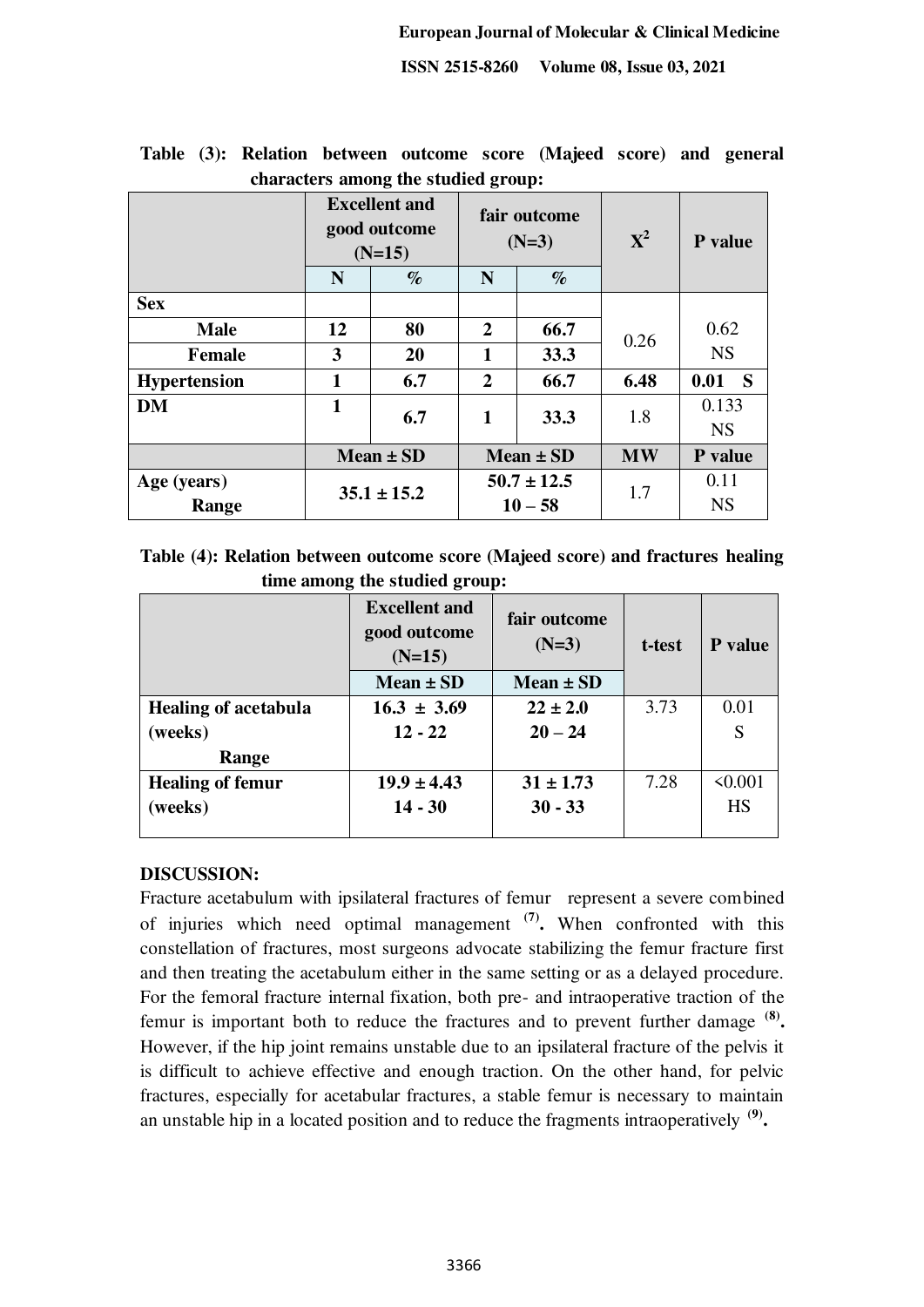#### **European Journal of Molecular & Clinical Medicine**

#### **ISSN 2515-8260 Volume 08, Issue 03, 2021**

In our study 18 patients with ipsilateral acetabular fractures with femoral intertrochanteric and shaft fracture were treated by one approach in the same setting under general anesthesia.

In our study the healing time of femoral fracture ranged from 14 weeks up to 33 weeks with mean of 21.78  $\pm$  5.9 and healing time of acetabular fracture was 17.22  $\pm$ 4.1 weeks. 55.6% of studied group gave excellent Majeed score of hip function, while only 16.7% were fair. The results showed that healing time and restoring functions are significantly correlated with the severity of injury.

In the study of **Wu et al.,**  $(10)$  who introduced combined pelvic and femoral shaft fractures. Forty patients sustaining unstable pelvic fractures and concomitant femoral shaft fractures were treated in a 7year period. All 33 pelvic fractures (100%) healed in an average of 3.3 months (range, 1.6–8.1 months), and 34 of the 36 femoral shaft fractures (94.4%) healed in an average of 4.1 months (range, 2.5-18.2 months). There were two non-unions  $(5.6\%)$  and one malunion  $(2.8\%)$  in patients with femoral shaft fractures**.**

In study of **Cai et al.**, <sup>(11)</sup> who retrospectively analyzed 21 cases of unstable pelvic fractures with concomitant acetabular fractures, the healing time was 12–18 weeks for pelvic fractures and 12– 22 weeks for acetabular fractures.

In our study patients with sciatic nerve injury, 2 patient improve after 4 month with physiotherapy. While 1 patient showed no improvement regarding foot drop and patient is prepared for future surgical intervention .

# **CONCLUSION:**

Ipsilateral fractures of the femur and acetabulum treated simultaneousness using Kocher-Langenbeck approach did not demonstrate an increased risk of wound complications, and not contraindicated to antegrade femoral nailing.

### **REFERENCES:**

- (1) **El Masry AM. (2017):** Anterior hip dislocation with ipsilateral displaced fracture neck of femur treated by open reduction and internal fixation: Case report and review of the literature. Vol. 12, Strategies in Trauma and Limb Reconstruction. Springer-Verlag Italia s.r.l.; p. 205–210.
- (2) **Fuchs RK, Kersh ME, Carballido-Gamio J, Thompson WR, Keyak JH, Warden SJ. (2017):** Physical Activity for Strengthening Fracture Prone Regions of the Proximal Femur. Vol. 15, Current Osteoporosis Reports. Current Medicine Group LLC 1; p. 43–52.
- (3) **Yen YM, Kocher MS. (2013):** Clinical and radiographic diagnosis of femoroacetabular impingement. J Pediatr Orthop. Jul;33(SUPPL. 1): S112-20.
- (4) **Child SL, Cowgill LW. (2017):** Femoral neck-shaft angle and climate-induced body proportions. Am J Phys Anthropol. 1; 164(4):720–35.
- (5) **Banerjee P, McLean CR. (2011):** Femoroacetabular impingement: A review of diagnosis and management. Curr Rev Musculoskelet Med. 4(1):23–32.
- (6) **Papasotiriou, A. N., Prevezas, N., Krikonis, K., &Alexopoulos, E. C.**